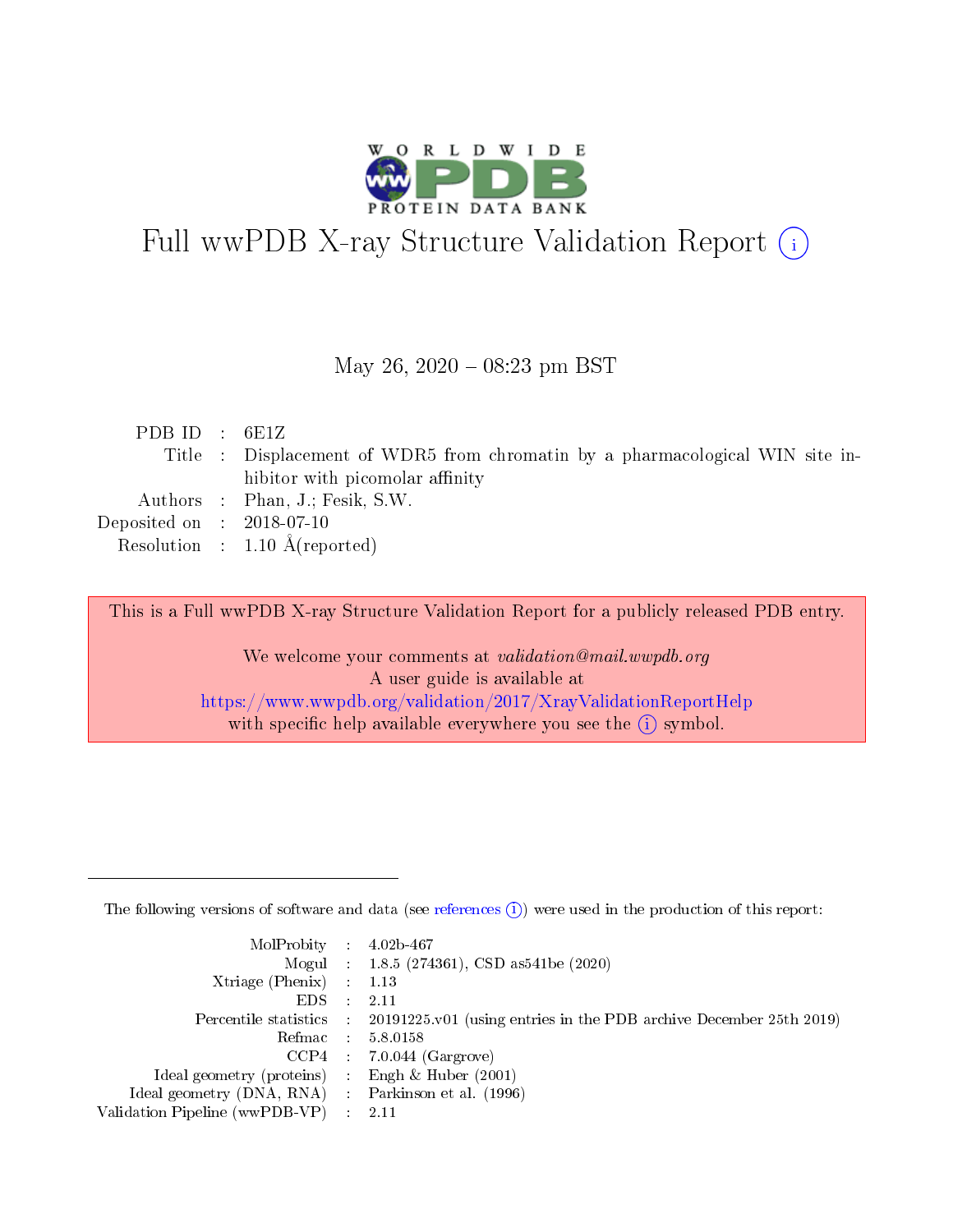## 1 [O](https://www.wwpdb.org/validation/2017/XrayValidationReportHelp#overall_quality)verall quality at a glance  $(i)$

The following experimental techniques were used to determine the structure: X-RAY DIFFRACTION

The reported resolution of this entry is 1.10 Å.

Percentile scores (ranging between 0-100) for global validation metrics of the entry are shown in the following graphic. The table shows the number of entries on which the scores are based.



| Metric                | Whole archive<br>$(\#\mathrm{Entries})$ | Similar resolution<br>$(\#\text{Entries}, \text{resolution range}(\text{\AA}))$ |
|-----------------------|-----------------------------------------|---------------------------------------------------------------------------------|
| $R_{free}$            | 130704                                  | $1619(1.14-1.06)$                                                               |
| Clashscore            | 141614                                  | $1671(1.14-1.06)$                                                               |
| Ramachandran outliers | 138981                                  | $1615(1.14-1.06)$                                                               |
| Sidechain outliers    | 138945                                  | $1613(1.14-1.06)$                                                               |
| RSRZ outliers         | 127900                                  | $1588(1.14-1.06)$                                                               |

The table below summarises the geometric issues observed across the polymeric chains and their fit to the electron density. The red, orange, yellow and green segments on the lower bar indicate the fraction of residues that contain outliers for  $>=3, 2, 1$  and 0 types of geometric quality criteria respectively. A grey segment represents the fraction of residues that are not modelled. The numeric value for each fraction is indicated below the corresponding segment, with a dot representing fractions  $\epsilon=5\%$  The upper red bar (where present) indicates the fraction of residues that have poor fit to the electron density. The numeric value is given above the bar.

| Mol | Chain | Length       | Quality of chain |                       |
|-----|-------|--------------|------------------|-----------------------|
|     |       | 313          | 2%<br>94%        |                       |
|     |       | 212<br>ن 1 ف | 6%<br>88%        | 8%<br>$\cdot$ $\cdot$ |

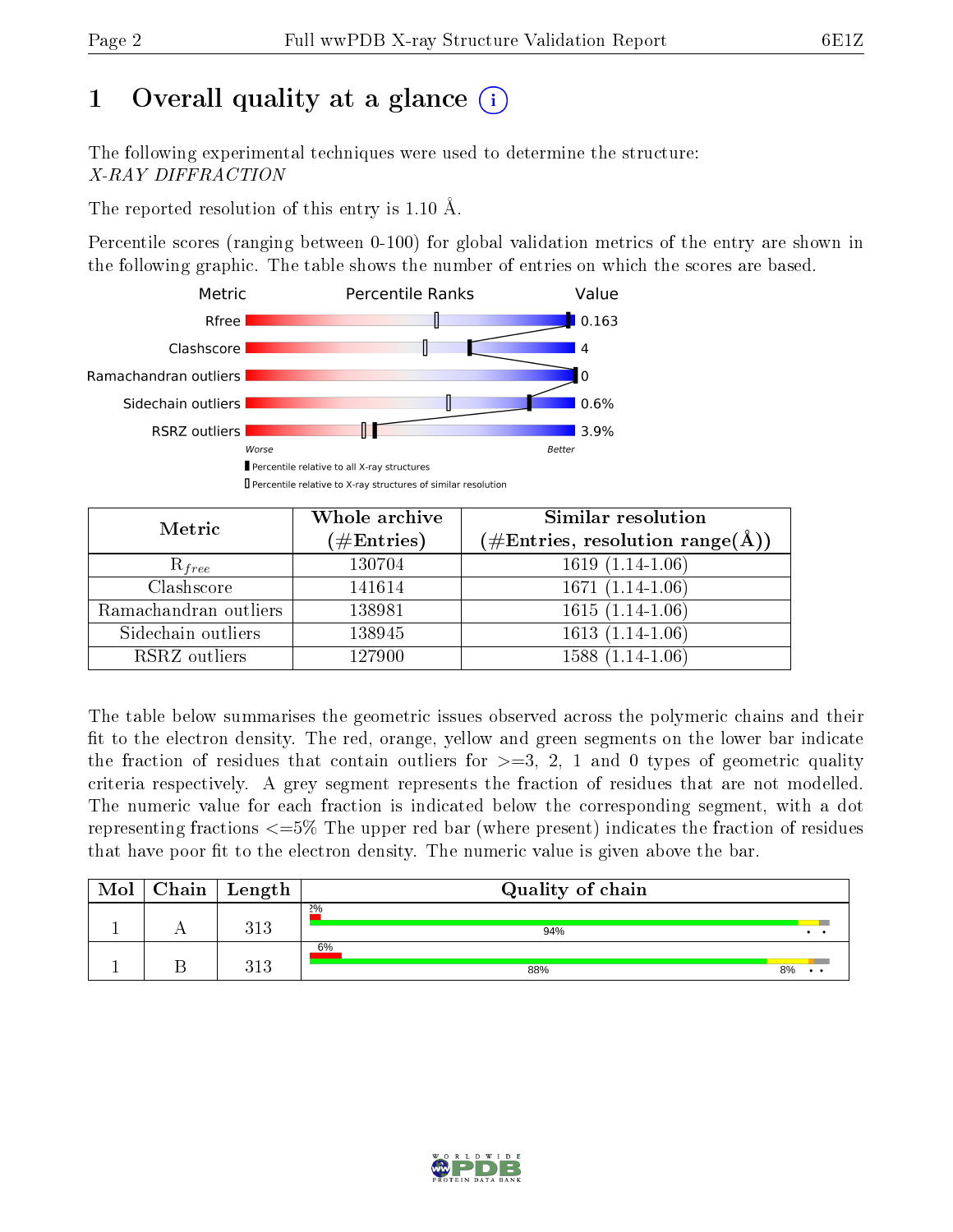## 2 Entry composition (i)

There are 3 unique types of molecules in this entry. The entry contains 10904 atoms, of which 4939 are hydrogens and 0 are deuteriums.

In the tables below, the ZeroOcc column contains the number of atoms modelled with zero occupancy, the AltConf column contains the number of residues with at least one atom in alternate conformation and the Trace column contains the number of residues modelled with at most 2 atoms.

Molecule 1 is a protein called WD repeat-containing protein 5.

| Mol |  | Chain   Residues | Atoms |                 |                   |            | $\text{ZeroOcc}$   AltConf   Trace                           |      |     |  |
|-----|--|------------------|-------|-----------------|-------------------|------------|--------------------------------------------------------------|------|-----|--|
|     |  | 307              | Total | $\sim$ C $\sim$ | $H \quad N$       |            | $\bigcirc$                                                   |      | 22  |  |
|     |  |                  | 4924  |                 | 1570 2458 411 475 |            |                                                              | - 10 |     |  |
|     |  | 305              |       |                 | Total C H N       |            | $\left( \begin{array}{cc} \cdot & \cdot \end{array} \right)$ |      | -27 |  |
|     |  | 4945             |       | 1579 2467       |                   | 414 474 11 |                                                              |      |     |  |

 Molecule 2 is 5-[(1H-imidazol-1-yl)methyl]furan-2-carboxylic acid (three-letter code: HLP) (formula:  $C_9H_8N_2O_3$ ).



|  | $\text{Mol}$   Chain   Residues | Atoms         |  |  | $\rm ZeroOcc \mid AltConf$ |  |  |  |
|--|---------------------------------|---------------|--|--|----------------------------|--|--|--|
|  |                                 | Total C H N O |  |  |                            |  |  |  |
|  |                                 | 21 9 7 2 3    |  |  |                            |  |  |  |
|  |                                 | Total C H N O |  |  |                            |  |  |  |
|  |                                 | -91 -         |  |  | 9 7 2 3                    |  |  |  |

• Molecule 3 is water.

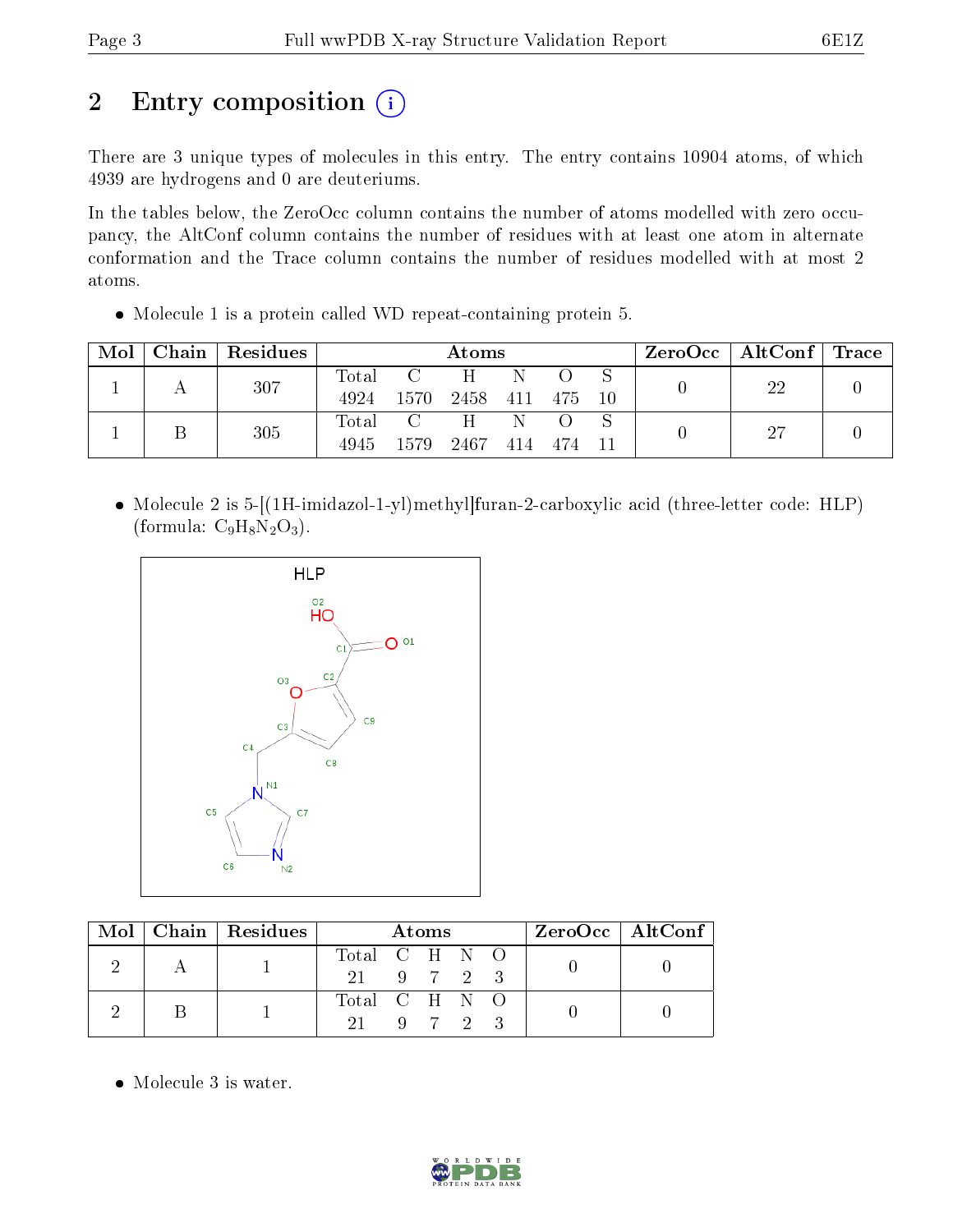|  | $Mol$   Chain   Residues | Atoms               | ZeroOcc   AltConf |
|--|--------------------------|---------------------|-------------------|
|  | 537                      | Total<br>537 537    |                   |
|  | 456                      | Total<br>456<br>456 |                   |

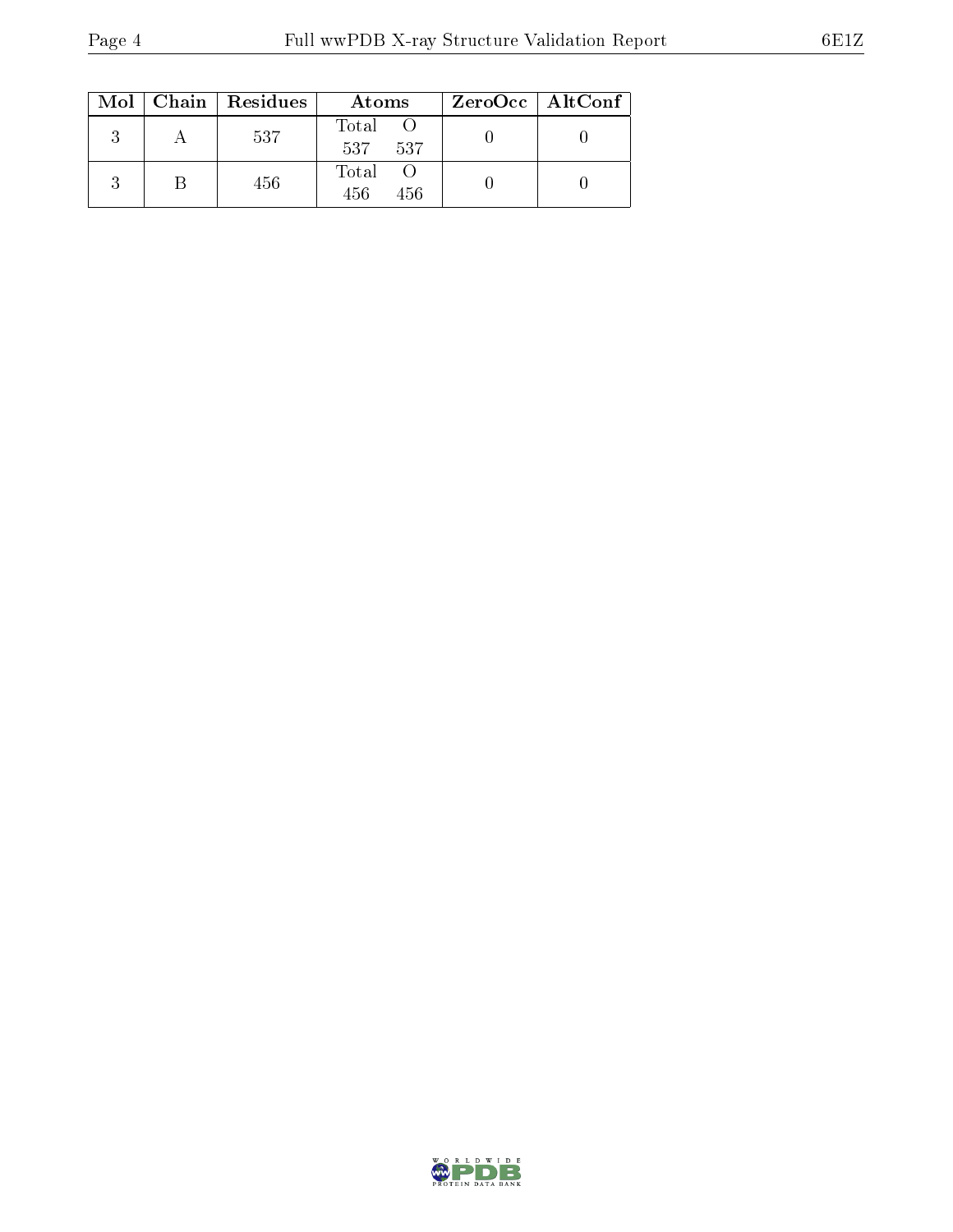## 3 Residue-property plots  $(i)$

These plots are drawn for all protein, RNA and DNA chains in the entry. The first graphic for a chain summarises the proportions of the various outlier classes displayed in the second graphic. The second graphic shows the sequence view annotated by issues in geometry and electron density. Residues are color-coded according to the number of geometric quality criteria for which they contain at least one outlier: green  $= 0$ , yellow  $= 1$ , orange  $= 2$  and red  $= 3$  or more. A red dot above a residue indicates a poor fit to the electron density (RSRZ  $> 2$ ). Stretches of 2 or more consecutive residues without any outlier are shown as a green connector. Residues present in the sample, but not in the model, are shown in grey.

• Molecule 1: WD repeat-containing protein 5



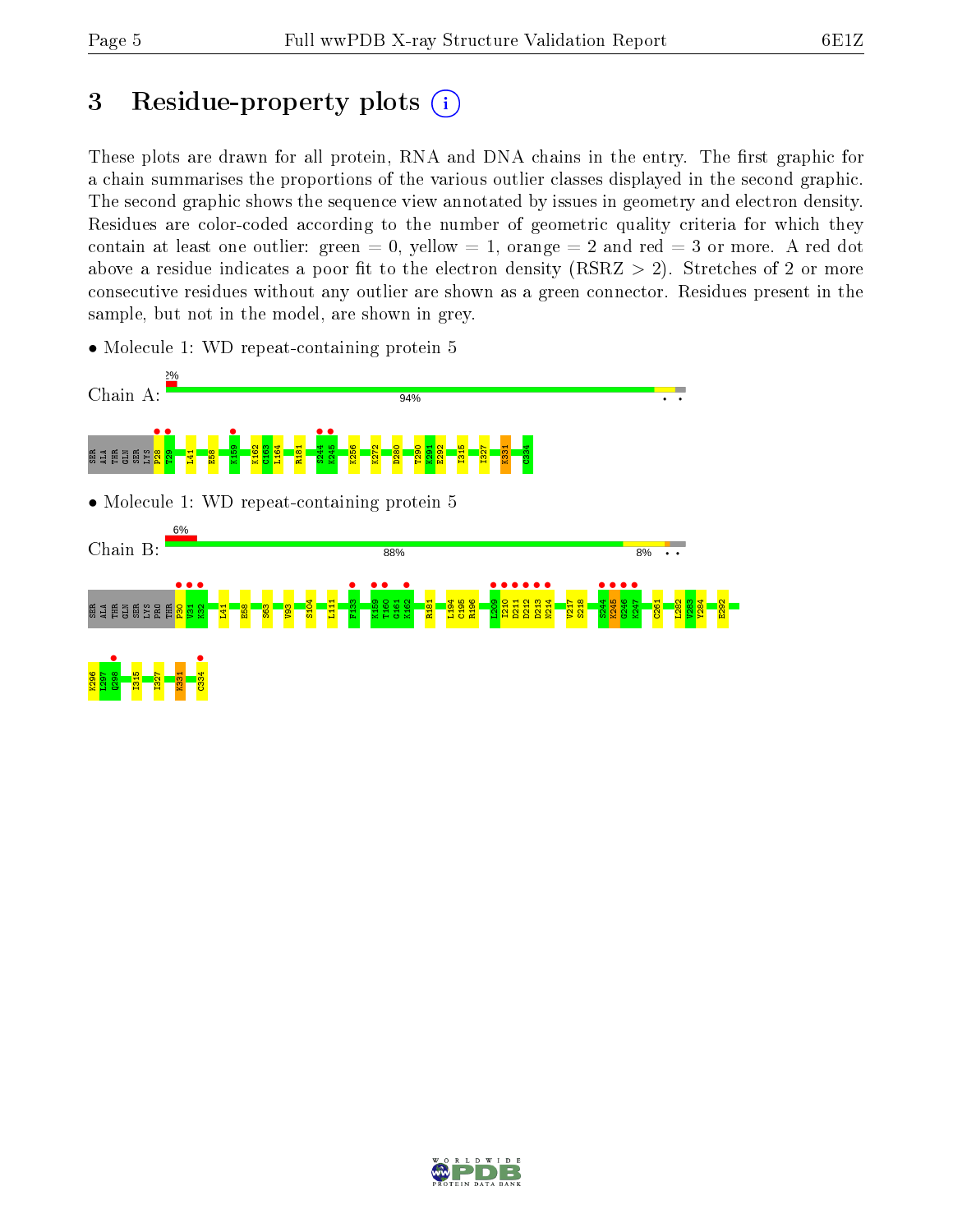## 4 Data and refinement statistics  $(i)$

| Property                                                                | Value                                           | Source     |
|-------------------------------------------------------------------------|-------------------------------------------------|------------|
| Space group                                                             | P <sub>1</sub>                                  | Depositor  |
| Cell constants                                                          | 46.59Å 53.25Å 65.52Å                            | Depositor  |
| a, b, c, $\alpha$ , $\beta$ , $\gamma$                                  | $71.94^{\circ}$ $89.94^{\circ}$ $73.61^{\circ}$ |            |
| Resolution $(A)$                                                        | 23.00<br>$-1.10$                                | Depositor  |
|                                                                         | 23.00<br>$-1.10$                                | <b>EDS</b> |
| % Data completeness                                                     | $93.5(23.00-1.10)$                              | Depositor  |
| (in resolution range)                                                   | $93.5(23.00-1.10)$                              | <b>EDS</b> |
| $R_{merge}$                                                             | (Not available)                                 | Depositor  |
| $\mathrm{R}_{sym}$                                                      | (Not available)                                 | Depositor  |
| $\langle I/\sigma(I) \rangle^{-1}$                                      | $1.90$ (at $1.10\text{\AA}$ )                   | Xtriage    |
| Refinement program                                                      | PHENIX (dev $313\overline{9: ???}$ )            | Depositor  |
| $R, R_{free}$                                                           | 0.143<br>, 0.163                                | Depositor  |
|                                                                         | $0.143$ ,<br>0.163                              | DCC        |
| $R_{free}$ test set                                                     | $2000$ reflections $(0.92\%)$                   | wwPDB-VP   |
| Wilson B-factor $(\AA^2)$                                               | $10.0\,$                                        | Xtriage    |
| Anisotropy                                                              | 0.045                                           | Xtriage    |
| Bulk solvent $k_{sol}(\mathrm{e}/\mathrm{A}^3),\,B_{sol}(\mathrm{A}^2)$ | $0.45$ , $45.9$                                 | <b>EDS</b> |
| L-test for $\mathrm{twinning}^2$                                        | $< L >$ = 0.50, $< L^2 >$ = 0.33                | Xtriage    |
| Estimated twinning fraction                                             | No twinning to report.                          | Xtriage    |
| $F_o, F_c$ correlation                                                  | 0.98                                            | <b>EDS</b> |
| Total number of atoms                                                   | 10904                                           | wwPDB-VP   |
| Average B, all atoms $(A^2)$                                            | 15.0                                            | wwPDB-VP   |

Xtriage's analysis on translational NCS is as follows: The largest off-origin peak in the Patterson function is  $6.91\%$  of the height of the origin peak. No significant pseudotranslation is detected.

<sup>&</sup>lt;sup>2</sup>Theoretical values of  $\langle |L| \rangle$ ,  $\langle L^2 \rangle$  for acentric reflections are 0.5, 0.333 respectively for untwinned datasets, and 0.375, 0.2 for perfectly twinned datasets.



<span id="page-5-1"></span><span id="page-5-0"></span><sup>1</sup> Intensities estimated from amplitudes.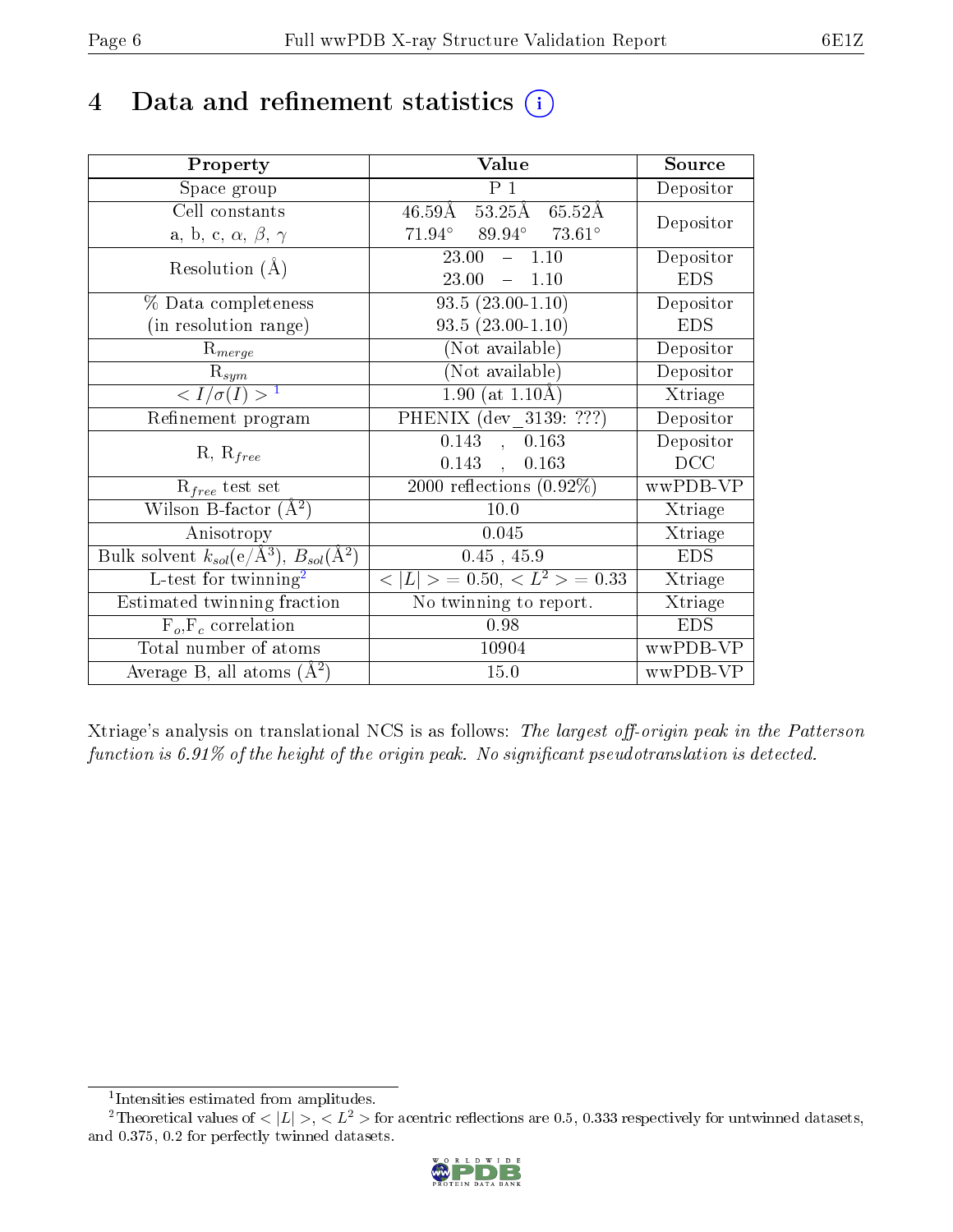## 5 Model quality  $(i)$

### 5.1 Standard geometry (i)

Bond lengths and bond angles in the following residue types are not validated in this section: HLP

The Z score for a bond length (or angle) is the number of standard deviations the observed value is removed from the expected value. A bond length (or angle) with  $|Z| > 5$  is considered an outlier worth inspection. RMSZ is the root-mean-square of all Z scores of the bond lengths (or angles).

| Mol   |      |      | <b>Bond lengths</b> | Bond angles |             |  |
|-------|------|------|---------------------|-------------|-------------|--|
| Chain |      | RMSZ | $\# Z  > 5$         | RMSZ        | # $ Z  > 5$ |  |
|       |      | 0.39 | 0/2618              | 0.69        | 0/3550      |  |
|       | R    | 0.41 | 0/2637              | 0.67        | 0/3574      |  |
| АH    | A 11 | 0.40 | 0/5255              | 0.68        | 7124        |  |

There are no bond length outliers.

There are no bond angle outliers.

There are no chirality outliers.

There are no planarity outliers.

#### $5.2$  Too-close contacts  $(i)$

In the following table, the Non-H and H(model) columns list the number of non-hydrogen atoms and hydrogen atoms in the chain respectively. The H(added) column lists the number of hydrogen atoms added and optimized by MolProbity. The Clashes column lists the number of clashes within the asymmetric unit, whereas Symm-Clashes lists symmetry related clashes.

|     |     |      | $\boxed{\text{Mol}$   Chain   Non-H   H(model) | H(added) |    | $Clashes$   Symm-Clashes |
|-----|-----|------|------------------------------------------------|----------|----|--------------------------|
|     |     | 2466 | 2458                                           | 2366     | 12 |                          |
|     | В   | 2478 | 2467                                           | 2368     | 26 |                          |
|     |     | 14   |                                                |          |    |                          |
|     |     | 14   |                                                |          |    |                          |
| ച   |     | 537  |                                                |          |    |                          |
| ച   | В   | 456  |                                                |          | 10 |                          |
| All | Аll | 5965 | 4939                                           | 4734     | 38 |                          |

The all-atom clashscore is defined as the number of clashes found per 1000 atoms (including hydrogen atoms). The all-atom clashscore for this structure is 4.

All (38) close contacts within the same asymmetric unit are listed below, sorted by their clash

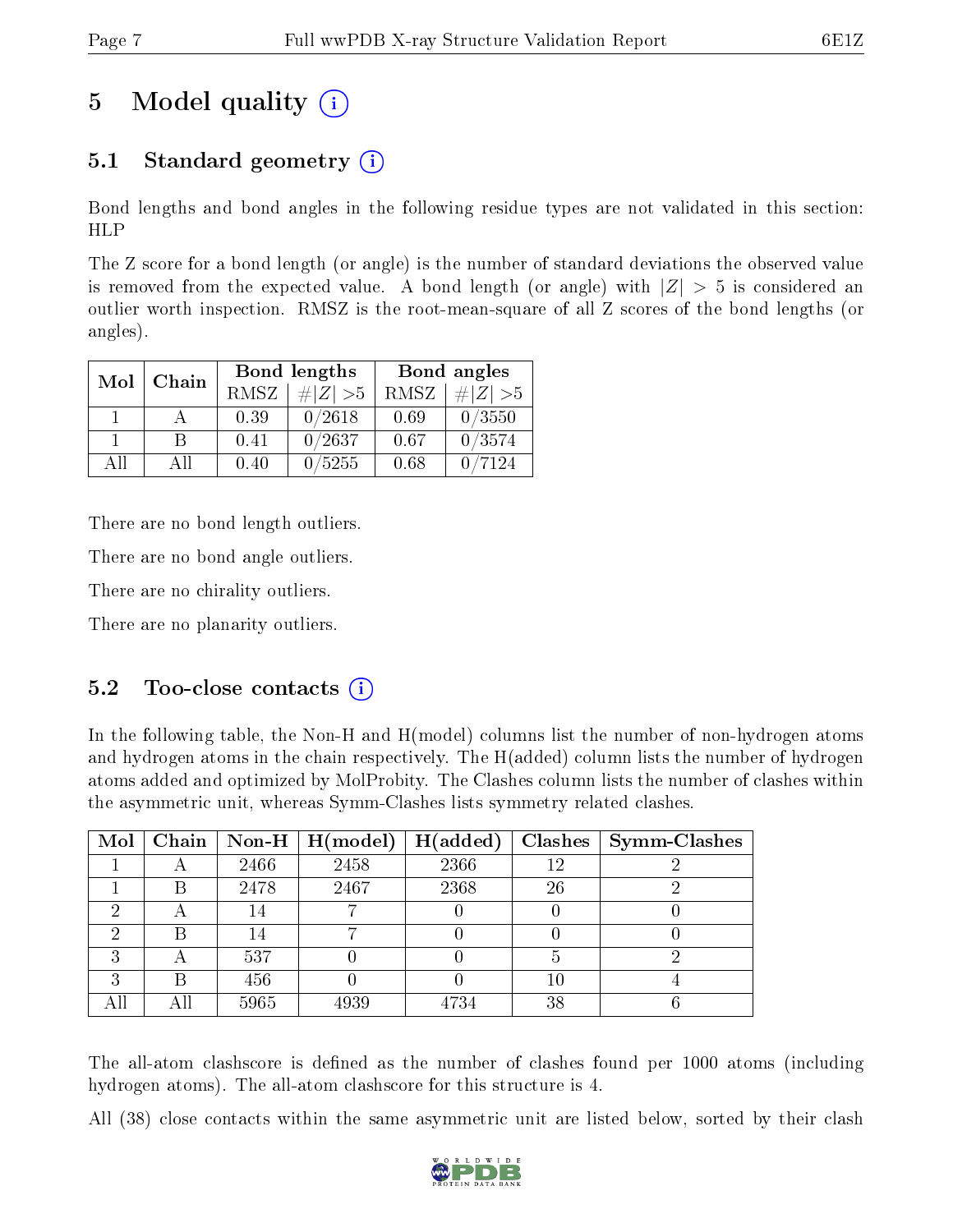magnitude.

| Atom-1                               | Atom-2                             | Interatomic       | Clash         |
|--------------------------------------|------------------------------------|-------------------|---------------|
|                                      |                                    | distance $(\AA)$  | overlap $(A)$ |
| 1: A: 162: LYS: HE3                  | 1:A:164:LEU:HD23                   | 1.39              | 1.05          |
| 1:B:212:ASP:OD2                      | 3:B:501:HOH:O                      | 1.88              | 0.92          |
| 1:A:272:LYS:NZ                       | 3: A:502: HOH:O                    | 2.04              | 0.89          |
| 1:B:292:GLU:OE1                      | 3:B:502:HOH:O                      | 1.91              | 0.87          |
| 1: A:181: ARG:NE                     | 3:A:503:HOH:O                      | 2.10              | 0.84          |
| 1:B:213:ASP:OD1                      | 3:B:503:HOH:O                      | 1.99              | 0.79          |
| 1:B:213:ASP:O                        | 3:B:504:HOH:O                      | 2.08              | 0.70          |
| 1:B:196[A]:ARG:NH2                   | 3:B:507:HOH:O                      | 2.25              | 0.69          |
| 1:A:28:PRO:N                         | 3:A:504:HOH:O                      | 2.26              | 0.69          |
| 1:B:211:ASP:C                        | 3:B:506:HOH:O                      | $\overline{2.32}$ | 0.67          |
| 1:B:213:ASP:OD2                      | 3:B:505:HOH:O                      | 2.15              | 0.65          |
| 1:B:63:SER:HB3                       | 1:B:93[B]:VAL:HG23                 | 1.81              | 0.63          |
| 1:B:211:ASP:N                        | 3:5:506:HOH:O                      | 2.29              | 0.62          |
| 1:B:63:SER:HB3                       | 1:B:93[B]:VAL:CG2                  | 2.31              | 0.61          |
| 1:B:284:TYR:CZ                       | 1:B:296[A]:LYS:HE3                 | 2.36              | 0.60          |
| 1:B:284:TYR:CE2                      | 1:B:296[A]:LYS:HE3                 | 2.35              | 0.60          |
| 1:B:30:PRO:HG3                       | 1:B:334:CYS:SG                     | 2.45              | 0.56          |
| 1:A:256[B]:LYS:HE3                   | 1:A:280:ASP:HB3                    | 1.88              | 0.56          |
| 1:B:292:GLU:CD                       | 3:B:502:HOH:O                      | 2.40              | 0.55          |
| 1:B:194:LEU:CD2                      | 1:B:211:ASP:HA                     | 2.40              | 0.52          |
| 1:B:282:LEU:HD13                     | 1:B:296[A]:LYS:HE2                 | 1.92              | 0.52          |
| 1: A:290:THR:OG1                     | 1:A:292[A]:GLU:HG2                 | $\overline{2.11}$ | 0.51          |
| 1: A:181: ARG:HB3                    | 3:A:503:HOH:O                      | 2.10              | 0.50          |
| 1:A:162:LYS:HE3                      | 1: A: 164: LEU: CD2                | 2.26              | 0.50          |
| 1:B:195[B]:CYS:SG                    | 1:B:210:ILE:HD12                   | 2.52              | 0.50          |
| $1:A:181:\overline{\text{ARG:CZ}}$   | 3:A:503:HOH:O                      | 2.58              | 0.48          |
| 1:A:315:ILE:HG12                     | 1: A: 331: LYS: HD2                | 1.97              | 0.46          |
| 1:B:41:LEU:HB2                       | 1:B:327:ILE:HB                     | 1.98              | 0.44          |
| 1:B:315:ILE:HG12                     | 1:B:331[B]:LYS:HG2                 | 1.99              | 0.44          |
| $1:B:212: \overline{\text{ASP:OD2}}$ | 3:B:506:HOH:O                      | 2.21              | 0.44          |
| 1:B:212:ASP:HB3                      | 1:B:214:ASN:O                      | $2.18\,$          | 0.43          |
| 1:B:195[B]:CYS:SG                    | 1:B:217:VAL:HG11                   | 2.59              | 0.42          |
| 1:B:245:LYS:HB3                      | 1:B:245:LYS:HE2                    | 1.81              | 0.41          |
| 1:A:41:LEU:HB2                       | 1:A:327:ILE:HB                     | 2.02              | 0.41          |
| 1:B:218:SER:HB2                      | 1:B:261:CYS:HA                     | 2.02              | 0.41          |
| 1: A: 162: LYS: CE                   | 1:A:164:LEU:HD23                   | 2.29              | 0.41          |
| 1:B:104:SER:O                        | $1:B:111:\overline{\text{LEU:HA}}$ | 2.21              | 0.40          |

All (6) symmetry-related close contacts are listed below. The label for Atom-2 includes the symmetry operator and encoded unit-cell translations to be applied.

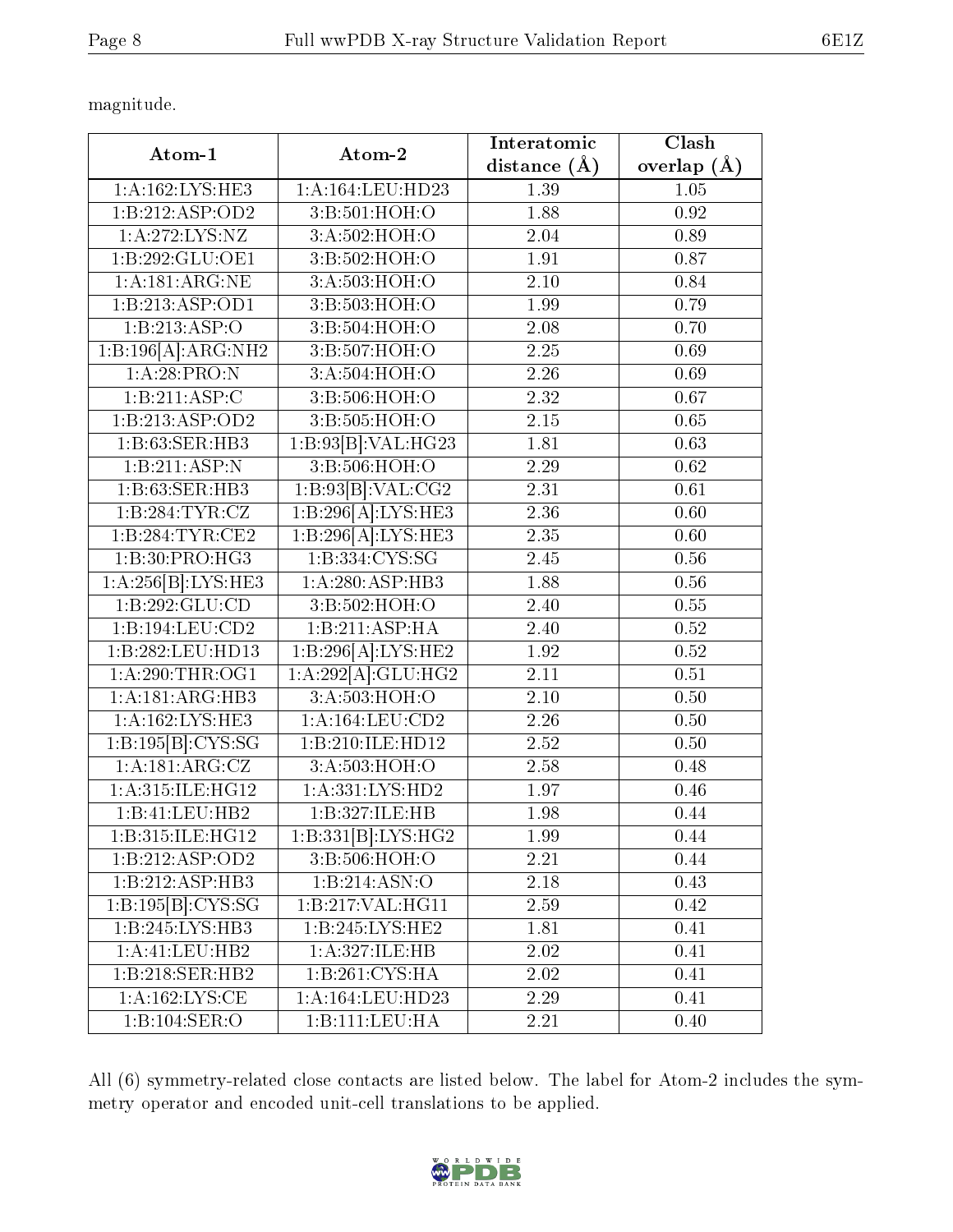| Atom-1                         | Atom-2                   | Interatomic<br>distance $(A)$ | Clash<br>overlap $(\AA)$ |
|--------------------------------|--------------------------|-------------------------------|--------------------------|
| 1: A:181: ARG:NE               | 1:B:58[A]:GLU:OE2[1 556] | 1.98                          | 0.22                     |
| $1:A:58[B]:\overline{GLU:OE2}$ | 1:B:181:ARG:NE[1 656]    | 1.98                          | 0.22                     |
| 3:A:902:HOH:O                  | 3:B:778:HOH:O[1 655]     | 1.99                          | 0.21                     |
| 3:B:836:HOH:O                  | 3:B:931:HOH:O[1 565]     | 2.02                          | 0.18                     |
| 3:A:833:HOH:O                  | 3:B:895:HOH:O[1 556]     | 2.13                          | 0.07                     |
| 3:B:745:HOH:O                  | 3:B:886:HOH:O[1<br>455   | 2.15                          | 0.05                     |

### 5.3 Torsion angles (i)

#### 5.3.1 Protein backbone (i)

In the following table, the Percentiles column shows the percent Ramachandran outliers of the chain as a percentile score with respect to all X-ray entries followed by that with respect to entries of similar resolution.

The Analysed column shows the number of residues for which the backbone conformation was analysed, and the total number of residues.

| $\text{Mol}$ | Chain | Analysed                           | Favoured   Allowed   Outliers |           | Percentiles                     |  |
|--------------|-------|------------------------------------|-------------------------------|-----------|---------------------------------|--|
|              |       | $327/313$ (104\%)   311 (95\%)     |                               | 16(5%)    | 100 100                         |  |
|              | В     | $330/313$ (105\%)   314 (95\%)     |                               | 16(5%)    | 100 100                         |  |
| All          | All   | $657/626$ $(105\%)$   625 $(95\%)$ |                               | $-32(5%)$ | $\vert$ 100 $\vert$ 100 $\vert$ |  |

There are no Ramachandran outliers to report.

#### 5.3.2 Protein sidechains  $(i)$

In the following table, the Percentiles column shows the percent sidechain outliers of the chain as a percentile score with respect to all X-ray entries followed by that with respect to entries of similar resolution.

The Analysed column shows the number of residues for which the sidechain conformation was analysed, and the total number of residues.

| Mol | Chain | Analysed          | Rotameric   Outliers |          | Percentiles |    |  |
|-----|-------|-------------------|----------------------|----------|-------------|----|--|
|     |       | $290/274(106\%)$  | 289 $(100\%)$        | $1(0\%)$ | 92          | 76 |  |
|     |       | 292/274(107%)     | 289 $(99\%)$         | $3(1\%)$ | 76          | 44 |  |
| All | All   | $582/548$ (106\%) | 578 (99%)            | $4(1\%)$ | 86          | 57 |  |

All (4) residues with a non-rotameric sidechain are listed below:

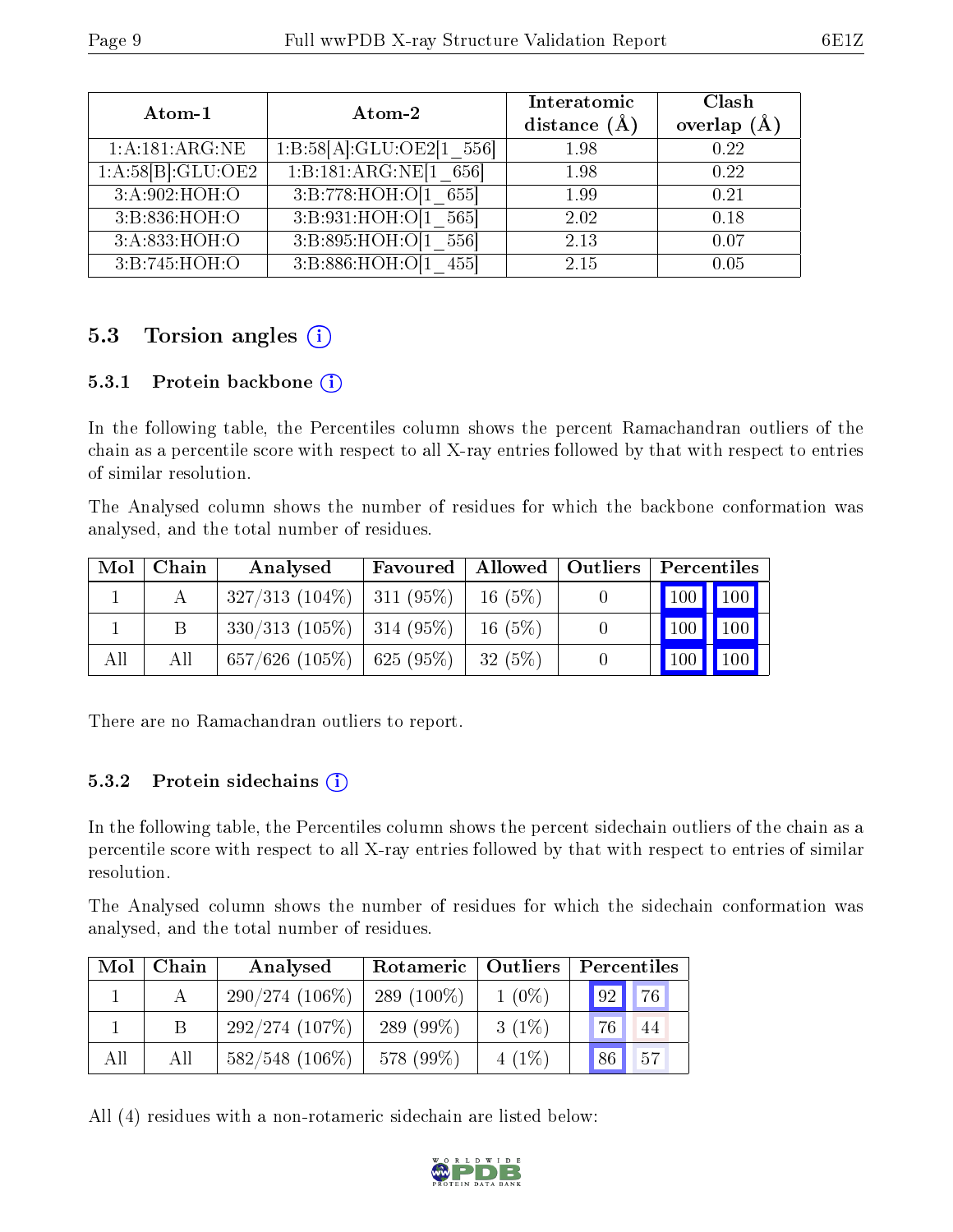| Mol | Chain | Res    | Type |
|-----|-------|--------|------|
|     |       | 331    | LYS  |
|     |       | 245    | LYS  |
|     |       | 331[A] | LYS  |
|     |       | 331 B  | LYS  |

Some sidechains can be flipped to improve hydrogen bonding and reduce clashes. There are no such sidechains identified.

#### $5.3.3$  RNA  $(i)$

There are no RNA molecules in this entry.

#### 5.4 Non-standard residues in protein, DNA, RNA chains (i)

There are no non-standard protein/DNA/RNA residues in this entry.

#### 5.5 Carbohydrates  $(i)$

There are no carbohydrates in this entry.

#### 5.6 Ligand geometry  $(i)$

2 ligands are modelled in this entry.

In the following table, the Counts columns list the number of bonds (or angles) for which Mogul statistics could be retrieved, the number of bonds (or angles) that are observed in the model and the number of bonds (or angles) that are defined in the Chemical Component Dictionary. The Link column lists molecule types, if any, to which the group is linked. The Z score for a bond length (or angle) is the number of standard deviations the observed value is removed from the expected value. A bond length (or angle) with  $|Z| > 2$  is considered an outlier worth inspection. RMSZ is the root-mean-square of all Z scores of the bond lengths (or angles).

| Mol |            | Chain |     |                          |          |      | $\mid$ Res  | $\perp$ Link $\perp$ | Bond lengths |     |  | Bond angles |  |  |
|-----|------------|-------|-----|--------------------------|----------|------|-------------|----------------------|--------------|-----|--|-------------|--|--|
|     | Type       |       |     |                          | Counts - | RMSZ | # $ Z  > 2$ | $\frac{1}{2}$ Counts | RMSZ         | # Z |  |             |  |  |
|     | HLP        |       | 401 | $\blacksquare$           | 7,15,15  | 1.30 |             | 7,20,20              | 1.52         |     |  |             |  |  |
|     | <b>HLP</b> |       | 401 | $\overline{\phantom{a}}$ | 7,15,15  | 1.35 | $14\%$      | 7,20,20              | 1.75         |     |  |             |  |  |

In the following table, the Chirals column lists the number of chiral outliers, the number of chiral centers analysed, the number of these observed in the model and the number defined in the Chemical Component Dictionary. Similar counts are reported in the Torsion and Rings columns. '-' means no outliers of that kind were identified.

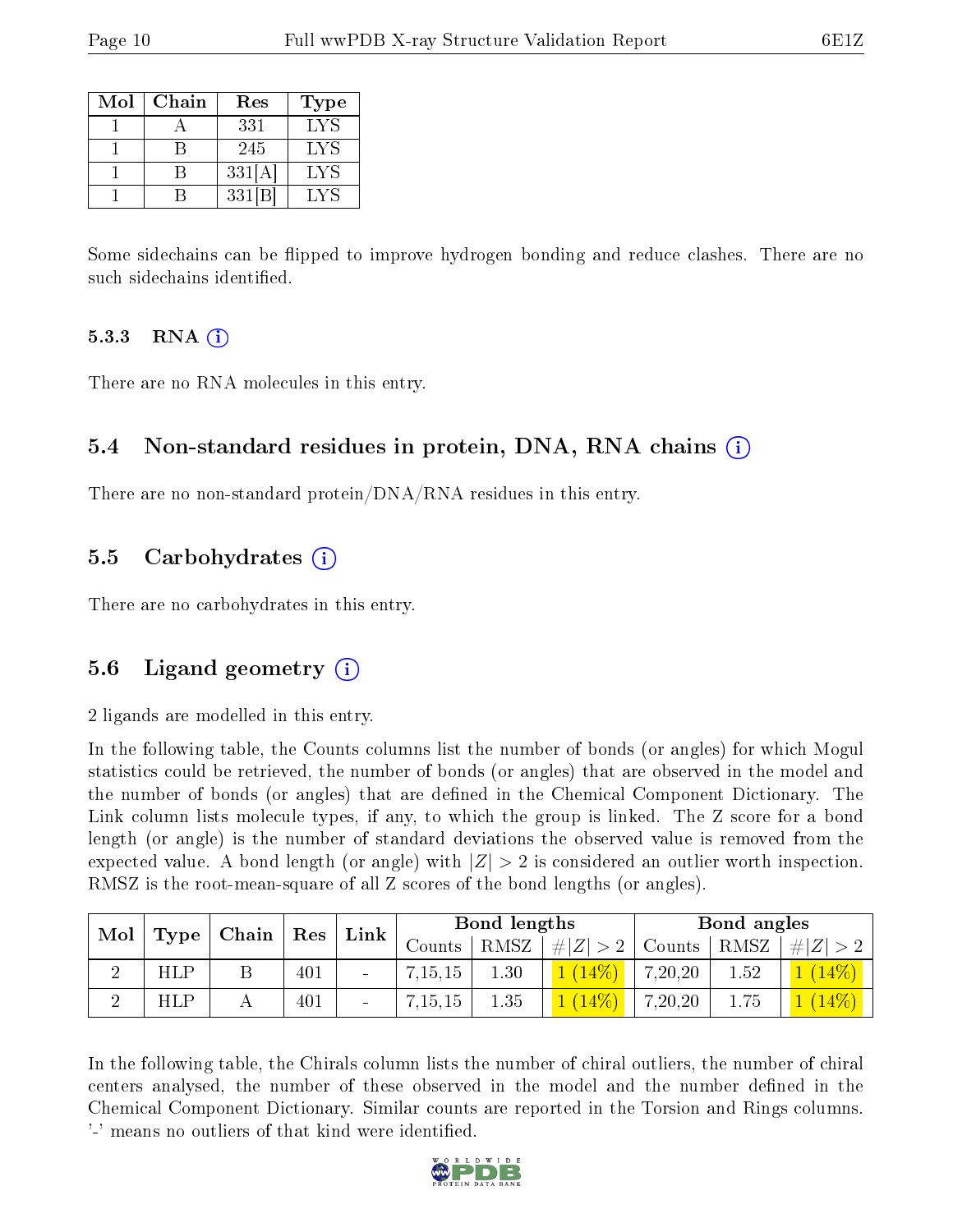|            |     |                          | Mol   Type   Chain   Res   Link   Chirals   Torsions   Rings |  |
|------------|-----|--------------------------|--------------------------------------------------------------|--|
| HLP        | 401 | <b>Contract Contract</b> | $0/3/8/8$   $0/2/2/2$                                        |  |
| <b>HLP</b> | 401 | $\sim$                   | $0/3/8/8$   $0/2/2/2$                                        |  |

All (2) bond length outliers are listed below:

| $\sim$ Mol | Chain |      | $\parallel$ Res $\parallel$ Type $\parallel$ Atoms |         | Observed $(\overline{A})$ [deal $(\overline{A})$ ] |       |
|------------|-------|------|----------------------------------------------------|---------|----------------------------------------------------|-------|
|            |       | HLP. | $\mid$ C5-N1                                       | $-2.60$ | .32                                                | $-37$ |
|            |       |      | $C5-N1$                                            | $-2.55$ | . 33                                               | 1.37  |

All (2) bond angle outliers are listed below:

| Mol | Chain | $\operatorname{Res}$ | $\lq$ Type | Atoms      |         | Observed $(°)$ | Ideal $(°)$ |
|-----|-------|----------------------|------------|------------|---------|----------------|-------------|
|     |       | 401                  | HLP.       | $C9-C8-C3$ | $-3.75$ | 104 72         | $106.76\,$  |
|     |       | 401                  | HLP        | $C9-C8-C3$ | $-3.65$ | 104.78         | 106 76      |

There are no chirality outliers.

There are no torsion outliers.

There are no ring outliers.

No monomer is involved in short contacts.

#### 5.7 [O](https://www.wwpdb.org/validation/2017/XrayValidationReportHelp#nonstandard_residues_and_ligands)ther polymers (i)

There are no such residues in this entry.

### 5.8 Polymer linkage issues (i)

There are no chain breaks in this entry.

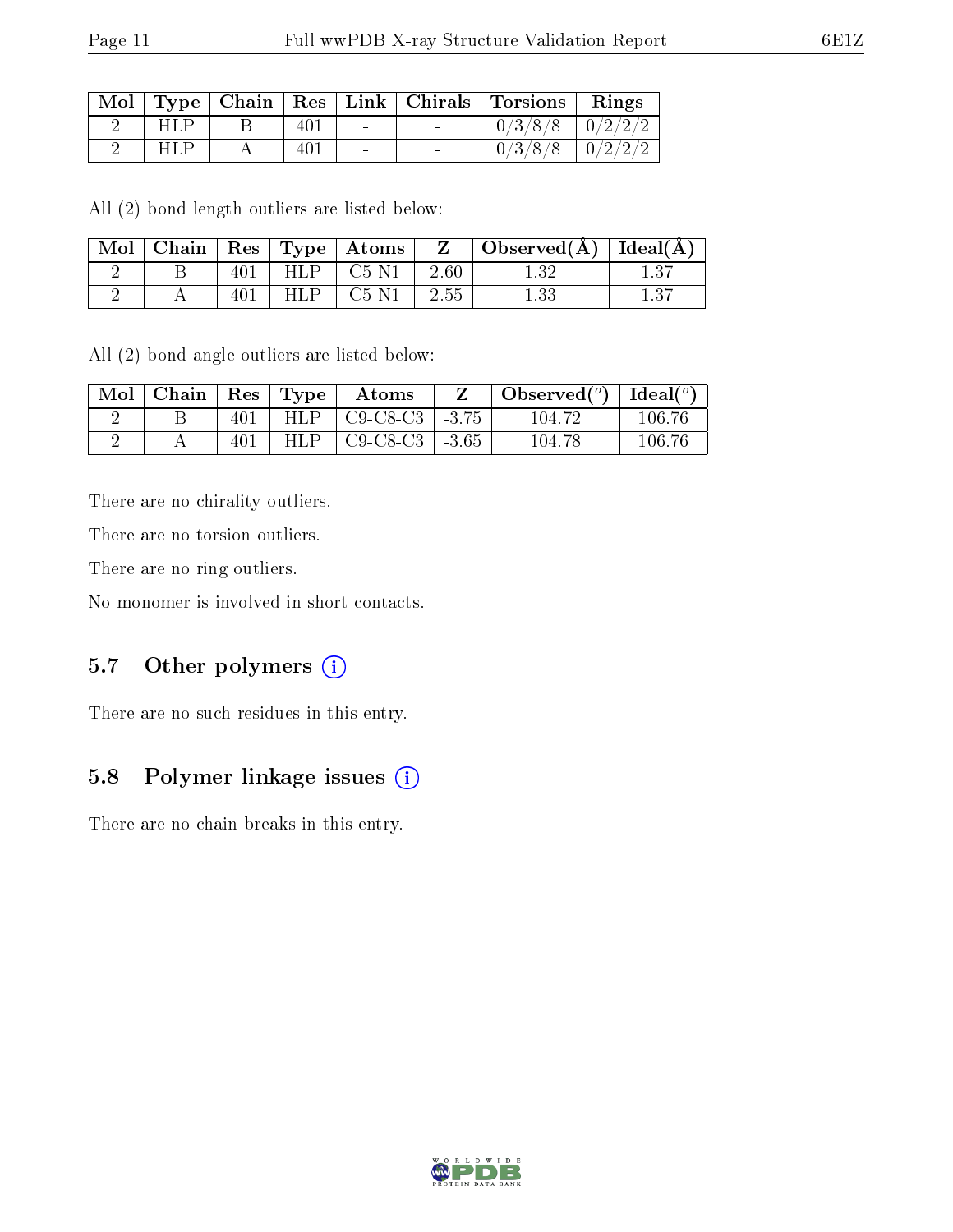### 6 Fit of model and data  $(i)$

### 6.1 Protein, DNA and RNA chains  $(i)$

In the following table, the column labelled  $#RSRZ> 2'$  contains the number (and percentage) of RSRZ outliers, followed by percent RSRZ outliers for the chain as percentile scores relative to all X-ray entries and entries of similar resolution. The OWAB column contains the minimum, median,  $95<sup>th</sup>$  percentile and maximum values of the occupancy-weighted average B-factor per residue. The column labelled ' $Q< 0.9$ ' lists the number of (and percentage) of residues with an average occupancy less than 0.9.

| Mol | Chain | Analysed         | $<$ RSRZ $>$ | $\#\text{RSRZ}\text{>2}$      | $\pm$ OWAB( $\rm A^2) \pm$ | $\mid \text{Q} {<} 0.9 \mid$ |
|-----|-------|------------------|--------------|-------------------------------|----------------------------|------------------------------|
|     |       | $307/313(98\%)$  | 0.01         | $5(1\%)$ 72 68                | 6, 10, 18, 33              |                              |
|     |       | 305/313(97%)     | 0.36         | 20 <br><b>20</b><br>19 $(6%)$ | 8, 12, 24, 50              |                              |
| All | All   | $612/626$ (97\%) | 0.19         | $24(3\%)$ 39<br> 36           | 6, 11, 21, 50              |                              |

All (24) RSRZ outliers are listed below:

| Mol            | Chain                     | Res             | Type                    | $\rm RSRZ$       |
|----------------|---------------------------|-----------------|-------------------------|------------------|
| $\mathbf{1}$   | B                         | 214             | <b>ASN</b>              | 9.9              |
| $\overline{1}$ | B                         | 30              | <b>PRO</b>              | 8.6              |
| $\overline{1}$ | B                         | 213             | ASP                     | $\overline{7.7}$ |
| $\overline{1}$ | $\boldsymbol{\mathrm{B}}$ | 31              | <b>VAL</b>              | $7.3\,$          |
| $\overline{1}$ | $\overline{\mathrm{B}}$   | 212             | $\overline{\rm ASP}$    | 6.9              |
| $\overline{1}$ | $\boldsymbol{B}$          | 210             | ILE                     | 6.5              |
| $\overline{1}$ | $\overline{\mathrm{B}}$   | 211             | <b>ASP</b>              | 5.9              |
| $\overline{1}$ | $\overline{\rm A}$        | $\overline{28}$ | PRO                     | $5.4\,$          |
| $\overline{1}$ | $\overline{\mathrm{B}}$   | 244             | <b>SER</b>              | $\overline{5.3}$ |
| $\overline{1}$ | $\overline{\mathrm{B}}$   | 245             | $\overline{\text{LYS}}$ | $\overline{3.5}$ |
| $\overline{1}$ | $\, {\bf B}$              | 209             | <b>LEU</b>              | $3.5\,$          |
| $\overline{1}$ | $\overline{\rm A}$        | $\overline{29}$ | <b>THR</b>              | $3.3\,$          |
| $\overline{1}$ | $\overline{B}$            | 247             | $\overline{\text{LYS}}$ | 3.2              |
| $\mathbf{1}$   | $\boldsymbol{B}$          | 159             | $\overline{\text{LYS}}$ | $\overline{3.1}$ |
| $\overline{1}$ | $\overline{\mathrm{B}}$   | 334             | $\overline{\text{CYS}}$ | $\overline{2.9}$ |
| $\overline{1}$ | $\boldsymbol{B}$          | 32              | $\overline{\text{LYS}}$ | 2.9              |
| $\overline{1}$ | $\overline{\rm A}$        | 244             | SER                     | $\overline{2.8}$ |
| $\overline{1}$ | $\boldsymbol{A}$          | 159             | <b>LYS</b>              | 2.8              |
| $\overline{1}$ | $\overline{\rm A}$        | 245             | LYS                     | 2.6              |
| $\mathbf{1}$   | $\overline{B}$            | 133             | PHE                     | 2.6              |
| $\overline{1}$ | $\boldsymbol{B}$          | 298             | GLN                     | 2.5              |
| $\overline{1}$ | B                         | 160             | THR                     | 2.3              |
| $\mathbf{1}$   | B                         | 246             | <b>GLY</b>              | $2.2\,$          |
| $\overline{1}$ | Β                         | 162             | $\overline{\text{LYS}}$ | 2.0              |